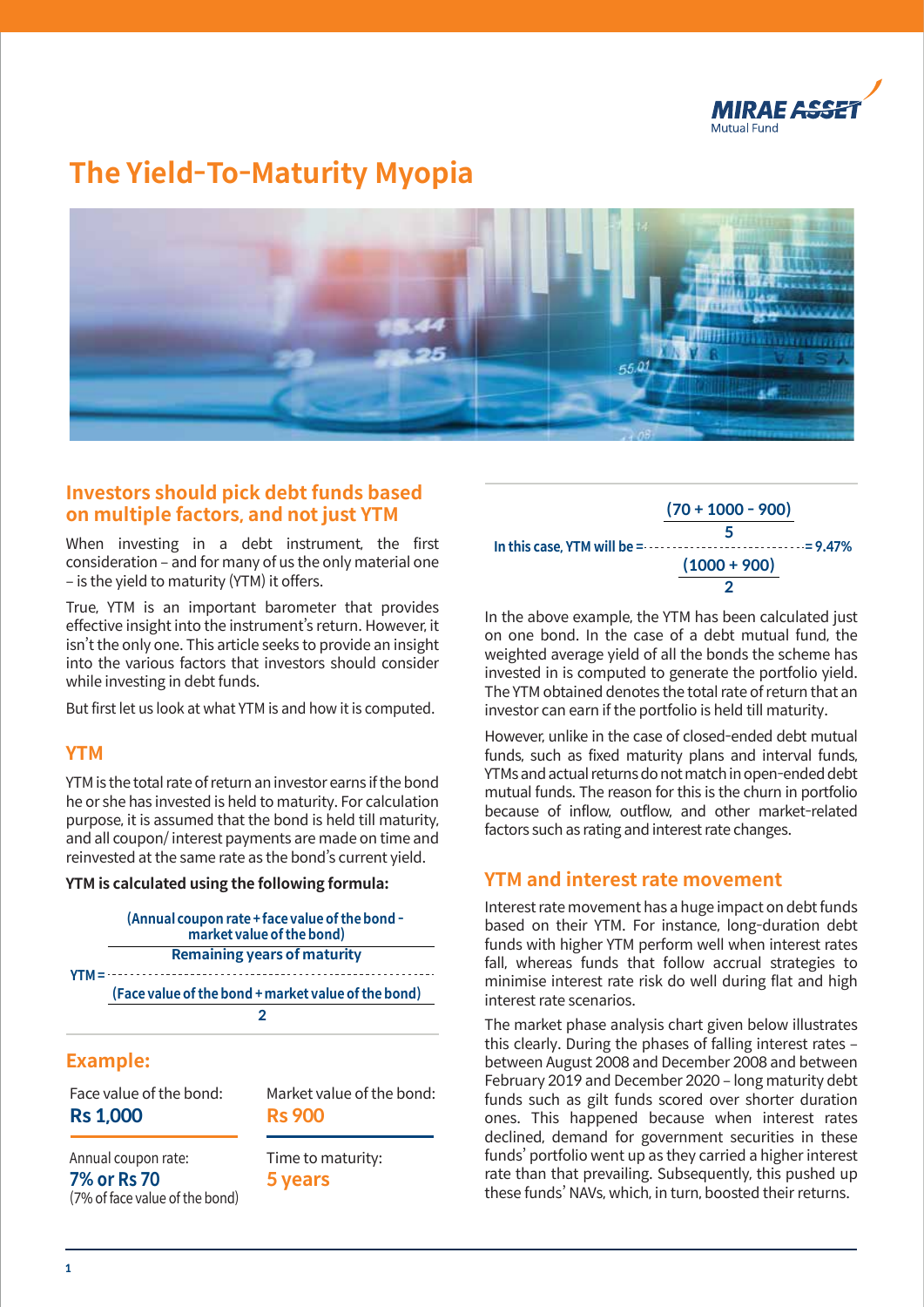On the contrary, during the period intervening December 2016 and January 2019, when yields were up, shorter maturity funds such as short duration funds, banking and PSU debt funds and corporate bond funds came up trumps. When interest rates rise, there is a mark-to-market loss as bond yields rise. These short duration funds benefit by reinvesting the proceeds from the maturity of short-term holdings at a higher prevailing rate.

#### Performance of debt mutual funds categories in various market phases



Returns computed by weighted average index of underlying CRISIL ranked funds of the respective category

Source: CRISIL

Past performance may or may not sustain in future.

The data/performance provided above pertains to the category of scheme and does not in any manner constitute performance of any individual scheme of Mirae Asset Mutual Fund.

### **Which way to go in the current scenario of low interest rates?**

Interest rates have been trending south as the Reserve Bank of India (RBI) cut its policy repo rate (by 225 bps during 2019-2020), assuming an accommodative stance to revive the pandemic-ravaged economy. The cut in policy rate has percolated across instruments - from traditionally favoured bank fixed deposits (FDs) to corporate bonds. While the central government's spending thrust to revive growth is widening its fiscal deficit, putting some pressure on the yields in the near term, the central bank's liquidity measures, including open market operations (OMOs), are expected to keep yields within range.

#### Change in yield of debt instruments over past four years

| <b>Instrument</b>             | 2018  | 2019  | 2020  | 2021* |
|-------------------------------|-------|-------|-------|-------|
| Repo                          | 6.50% | 5.15% | 4.00% | 4.00% |
| 1-year FD                     | 6.88% | 7.06% | 6.40% | 6.28% |
| 3-year FD                     | 7.19% | 6.94% | 6.77% | 6.74% |
| 1-year G-sec                  | 6.81% | 5.57% | 3.74% | 3.92% |
| 3-year G-sec                  | 7.09% | 6.35% | 4.41% | 4.71% |
| 5-year G-sec                  | 7.24% | 6.48% | 5.10% | 5.29% |
| 1-year AAA<br>corporate bond  | 8.17% | 6.20% | 3.95% | 4.05% |
| 5-year AAA<br>corporate bond  | 8.26% | 7.05% | 5.55% | 5.70% |
| 10-year AAA<br>corporate bond | 8.39% | 7.53% | 6.60% | 6.75% |

Note: Data is as of December-end in respective years \*data as of January 29, 2021 Source: CRISIL Research

That said, falling interest rates are a global phenomenon, and not specific to India. Central banks across the world are using this lever to propel growth that has taken a hit due to the pandemic. In fact, in some advanced countries, such as Germany and Japan, yields are in the negative territory and in some others, they are near the flat line.

#### India versus global yields



Note: 10-year benchmark G-sec yield of respective countries used for comparison Source: RBI, US Federal Reserve, Bank of England, Deutsche Bundesbank, Bank of Japan, financial websites

# **Alternative avenues in low interest rate regime**

Taking the right interest rate call is not easy for even the most accomplished investor. Investors can instead diversify by apportioning their money in different debt fund categories of varying maturity profile. Investors can look at medium duration maturity funds such as corporate bonds, banking and PSU debt funds and dynamic bond funds. These funds tend to have their maturity profile in between the long and short maturity funds, thus aiming to provide investors the benefit of both the worlds. Further, dynamic bond funds can also move across the maturity spectrum, based on the interest rate in the underlying market.

Further, a medium- or long-period analysis of medium duration funds shows that they have been able to generate higher returns than FDs. The indexation benefit that increases the tax-adjusted returns from this category makes them all the more attractive.

| <b>Period</b>                                  | 3 years     |              | 5 years     |              | 7 years     |              | 10 years    |              |
|------------------------------------------------|-------------|--------------|-------------|--------------|-------------|--------------|-------------|--------------|
| Category                                       | Pre-<br>tax | Post-<br>tax | Pre-<br>tax | Post-<br>tax | Pre-<br>tax | Post-<br>tax | Pre-<br>tax | Post-<br>tax |
| <b>Banking and</b><br><b>PSU</b> debt<br>funds | 8.60        | 6.61         | 8.22        | 6.31         | 8.47        | 6.50         | 8.60        | 6.59         |
| Corporate<br>bond funds                        | 8.60        | 6.81         | 8.30        | 6.58         | 8.65        | 6.85         | 8.41        | 6.66         |
| <b>Dynamic</b><br>bond funds                   | 7.96        | 6.30         | 8.03        | 6.36         | 8.57        | 6.79         | 8.61        | 6.82         |
| 3-year banks'<br><b>FD</b> index               | 6.94        | 4.78         | 7.46        | 5.13         | 7.94        | 5.46         | 8.12        | 5.59         |

Banking and PSU debt funds, corporate bond funds and dynamic bond fund returns represented by CRISIL ranked funds in the category for the quarter ended December 2020 Returns as of January 29, 2021, and are annualised for over 1 year Assuming investor falls in the highest tax bracket

Post-tax returns based on short-term capital gains tax of 31.2% for holding period of below three years and long-term capital gains tax of 22.88% for holding period more than three years, after adjusting it for the latest cost of inflation index for fiscal Past performance may or may not sustain in future.

The data/performance provided above pertains to the category of scheme and does not in any manner constitute performance of any individual scheme of Mirae Asset Mutual Fund.